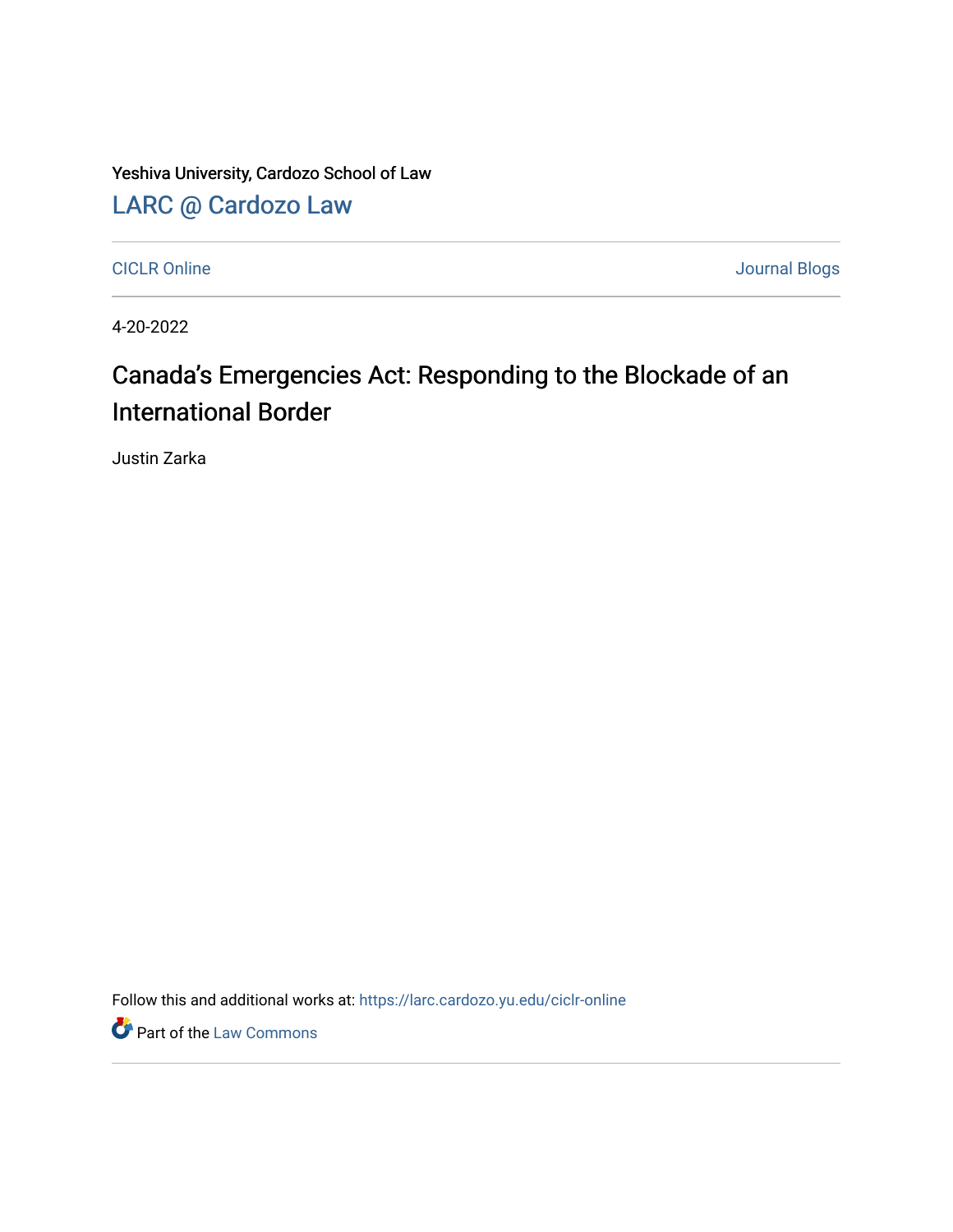## **Canada's Emergencies Act: Responding to the Blockade of an International Border**

*By: Justin Zarka*



On February 14, 2022, Canadian Prime Minster Justin Trudeau invoked the Emergencies Act[1] in response to civil unrest in the country.[2] The Emergencies Act is a federal law of Canada which provides the government substantial powers in the event of a national emergency.[3] The Emergencies Act cannot be invoked unless there exists a national emergency as defined in the statute.[4] The statute defines a national emergency as "an urgent and critical situation of a temporary nature that (a) seriously endangers the lives, health, or safety of Canadians" or "(b) seriously threatens the ability of the Government of Canada to preserve the sovereignty, security, and territorial integrity of Canada.[5]

The statute provides for four different types of national emergencies: a public welfare emergency, a public order emergency, an international emergency, and a war emergency. Prime Minister Trudeau declared a national public order emergency on February 14, 2022.[6] Declaration of a public order emergency provides the federal government with vast powers to address the threats to the security of Canada. While such a declaration is in effect, the federal government may regulate or prohibit "(i) any public assembly that may reasonably be expected to lead to a breach of the peace, (ii) travel to, from, or within any specified area, or (iii) the use of specified property."[7]

Prime Minister Trudeau declared a national emergency and invoked the act in response to widespread protests regarding COVID-19 mandates.[8] Several international border crossings between Canada and the United States were blockaded by those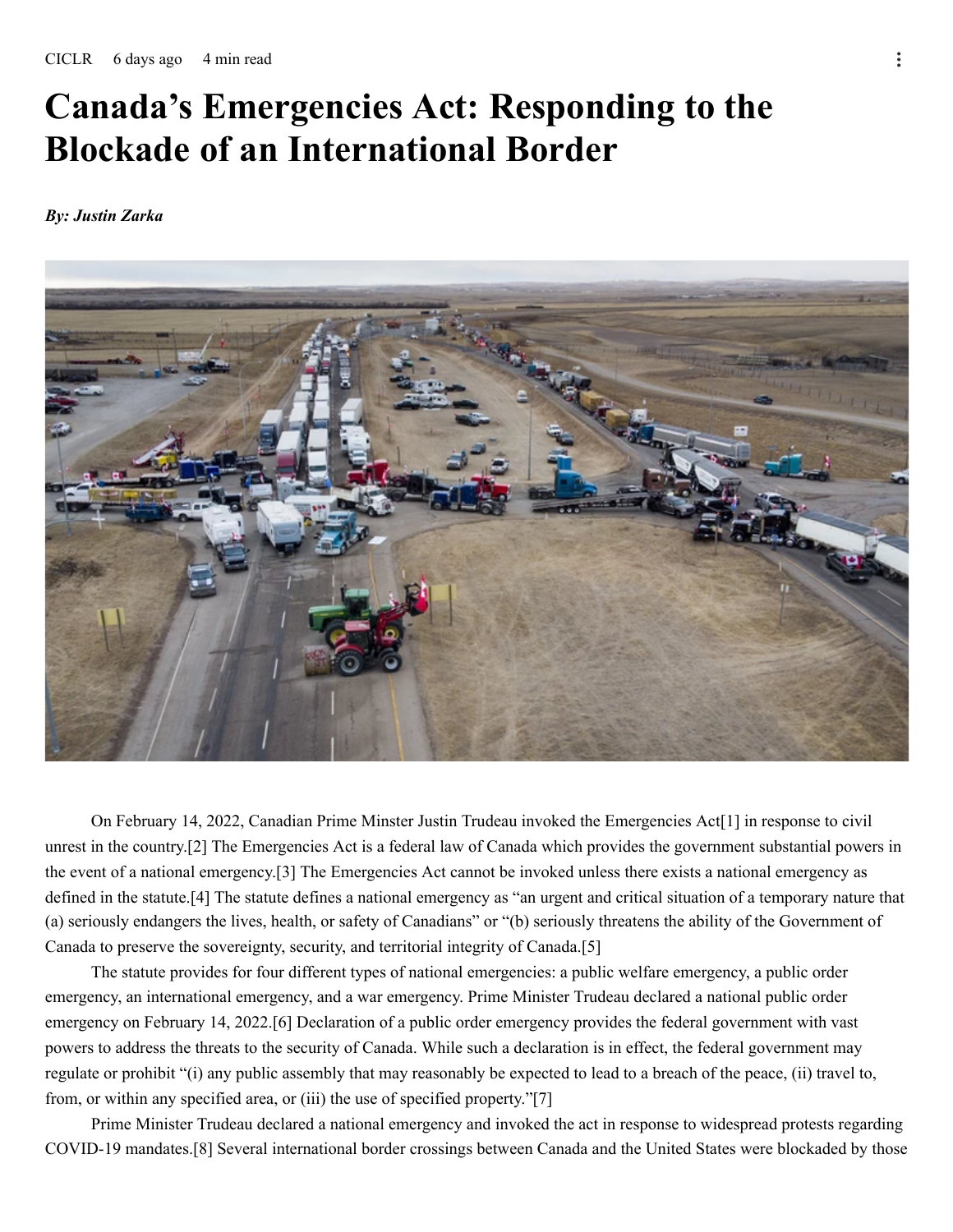protestors expressing their political grievances.[9] In his speech to the Canadian people announcing the national emergency, Trudeau stated that "the blockades are harming our economy and endangering public safety."[10]The Canadian Civil Liberties Association ("CCLA") denounced the invocation of the act, on the grounds that federal government had not met the necessary threshold to invoke the act.[11] In a press release, the CCLA asserted that the Emergencies Act exists to address "extreme threats to Canada, not to protect the economy."[12]

The essence of the CCLA's grievance is that, although the blockades presented a threat to the Canadian economy, they did not rise to the level of a threat to Canadian sovereignty and territorial integrity.[13] In addition, the CCLA does not believe the blockades met the threshold of putting the lives of Canadians at risk.[14] On the other hand, the federal government characterized the threat as one which endangers public safety.[15] This characterization of the threat falls within the definition of national emergency as defined in the Emergencies Act.[16] Therefore, despite the protestations of the CCLA, Prime Minister Trudeau lawfully invoked the Emergencies Act.

The Emergencies Act gives the federal government power to suspend freedom of movement, freedom of expression, and property rights.[17] PM Trudeau insisted that the federal government was not "suspending fundamental rights or overriding the Charter of Rights and Freedoms."[18] At first glance, it may seem difficult to reconcile Trudeau's statement that the Charter would not be suspended, while the text of the act expressly allows for the suspension of freedom of movement, freedom of expression, and property rights.[19] However, Section 1 of the Canadian Charter of Rights and Freedoms permits the government to limit the freedoms set forth in the Charter so long as the restrictions are set forth in law and are proportionate to the goal pursued.[20] Therefore, when the federal government invoked the Emergencies Act, it acted pursuant to the provisions of the Charter. The Emergencies Act sets forth the restrictions, and the federal government asserted that such restrictions are necessary and proportionate to achieve the goal of restoring safety to Canadians. In the words of Justin Trudeau, "the scope of these measures will be time-limited, geographically targeted, as well as reasonable and proportionate to the threats they are meant to address."[21] In conclusion, the Emergencies Act was lawfully invoked by the federal government pursuant to the statutory definition of a national emergency.[22]

## Justin Zarka is a 2L at Cardozo School of Law. Prior to law school, Justin majored in Political Science at the University of *Michigan.*

[1] R.S.C. 1985, c. 22 (4th Supp.)

[2] *Trudeau Declares Rare Public Emergency to Quell Protests,* N.Y. Times,

https://www.nytimes.com/2022/02/14/world/americas/justin-trudeau-emergencies-act-canada.html [https://perma.cc/P4TG-ZA6T**]** (last updated Feb. 16, 2022).

[3] *Canada's Emergencies Act*, Dep't of Just. Can., https://www.canada.ca/en/department-justice/news/2022/02/canadasemergencies-act.html [https://perma.cc/QFY5-7N2V] (last modified Feb. 25, 2022).

[4] *Id.*

[5] R.S.C. 1985, c. 22 (4th Supp.), s. 3.

[6] N.Y. Times, *supra* note 2.

[7] R.S.C. 1985, c. 22 (4th Supp.) s. 19.

[8] N.Y. Times, *supra* note 2.

[9] *Id.*

[10] *Full Text of Justin Trudeau's Emergencies Act Announcement*, Toronto Star (Feb. 14, 2022),

https://www.thestar.com/news/canada/2022/02/14/full-text-of-justin-trudeaus-emergencies-act-announcement.html [https://perma.cc/8UAN-7XZX].

[11] *CCLA Statement on the Emergencies Act*, Canadian Civil Liberties Ass'n (Feb. 15, 2022), https://ccla.org/pressrelease/ccla-statement-on-the-emergencies-act/ [https://perma.cc/3CZZ-JG99].

[12] *Id.*

[13] *Id.*